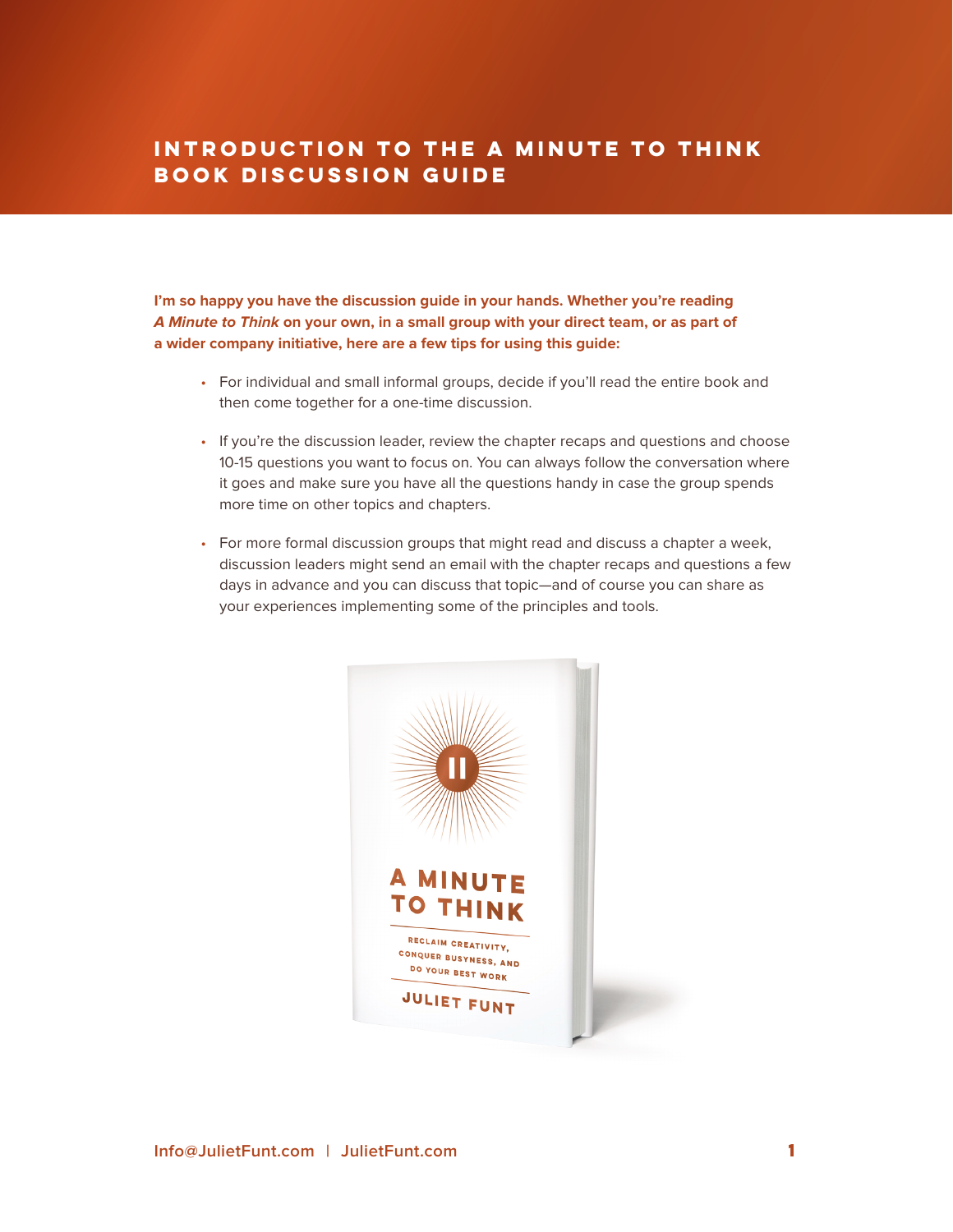## **A MINUTE TO THINK**

### **Reclaim Creativity, Conquer Busyness, and Do Your Best Work**

#### **by JULIET FUNT**

**(publisher: harper collins business)**

#### **Book Overview**

*A Minute to Think* introduces a powerful new way to look at the way we work today and offers a path all of us can follow to reclaim control of our time and regain the ability to strategically pause—and think, create, and do our best work.

*Do you sometimes feel like you're relentlessly behind the curve, dousing fires everywhere, and your 2 AM insomnia provides the only unscheduled thinking time in the day? Do you sense you could contribute more—and better—work if there was a little more room in your day? Does busyness deprive you of the oxygen your talents need to really catch fire? Do you wish you could stop the insane pace for a brief moment and just take a minute?*

Taking a pause has felt impossible—until now. With razor-sharp instruction and moments of humor, *A Minute to Think* gives us an escape route from the overwhelm of low-value tasks and the daily avalanche of emails, meetings, decks, and reports. Using research, client stories, and core principles to make room for what truly matters, we are given the permission and frameworks we need to overcome busywork and complexity and to reclaim creativity, innovation, and a sense of ease and possibility. Whether you are an individual trying to build a more sane and human flow of daily work, a team looking to develop new levels of efficiency and effectiveness, or an entire organization changing your culture towards thoughtfulness, *A Minute to Think* can lead you there.

#### **About Juliet Funt**

Featured in *Forbes* and *Fast Company,* Juliet Funt is a global leader in team effectiveness and productivity and a renowned keynote speaker, tough-love advisor to the Fortune 500, and founder and CEO of **[WhiteSpace at Work] [the boutique efficiency firm, The Juliet Funt Group]**, which helps companies defeat busywork, make time to think, and recoup thousands of hours of talent capacity. Working with organizations like Spotify, *National Geographic,* Anthem, Vans, Abbott, Costco, Pepsi, Nike, Wells Fargo, Sephora, Sysco, and ESPN, Funt is on a mission to liberate talent, speed execution, increase productivity, and enhance our sense meaning in our work. Hailed by bestselling authors, leaders, and clients, *A Minute to Think* (HarperCollins) is her first book.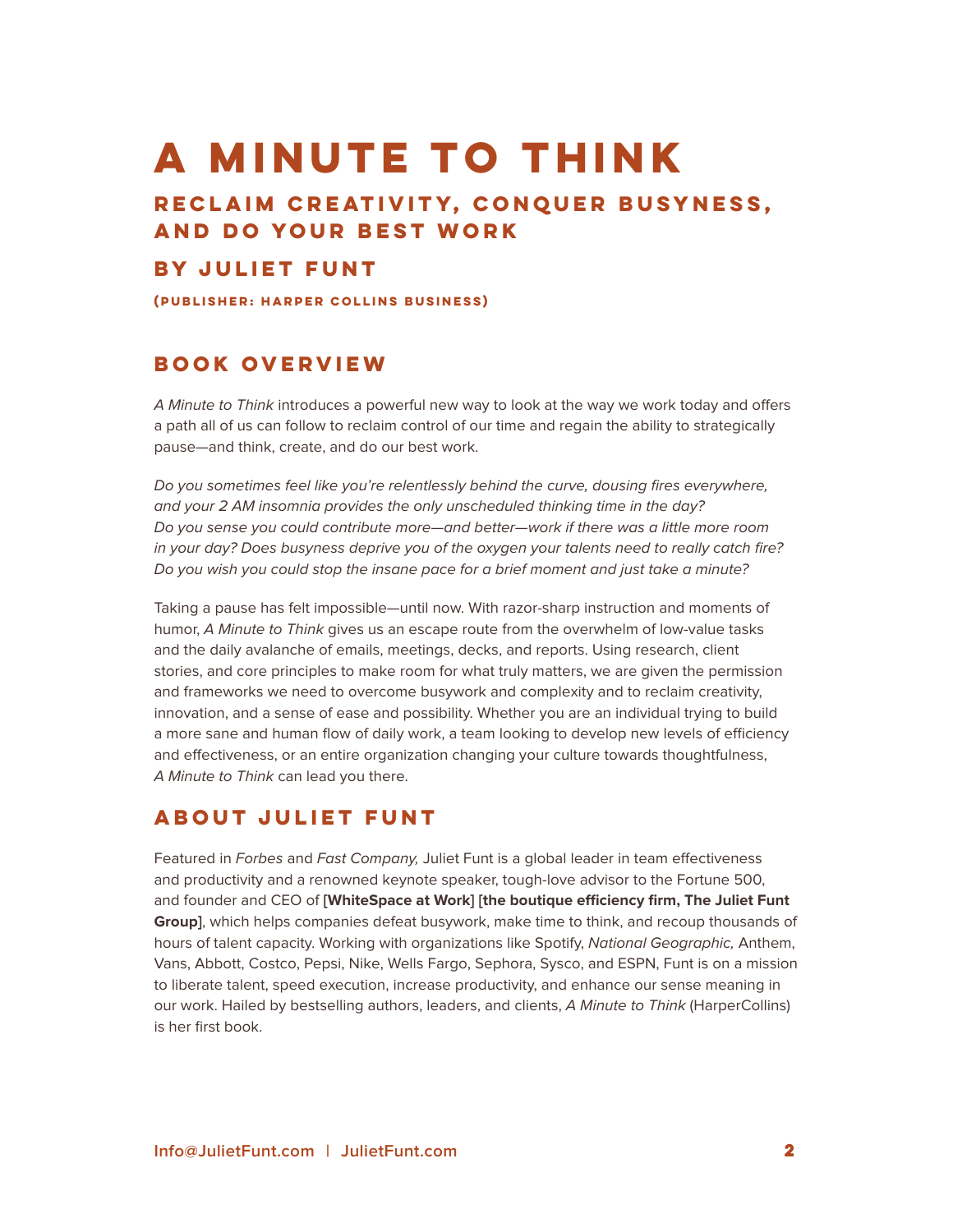## prologue **racing to nowhere**

Chapter 1 **THE MISSING ELEMENT** *Our Hidden Yearning for Space*

*A Minute to Think* begins with stories about our work, life, and goals. Often, we're so caught up in the crises, demands, and unrelenting pace—and, yes, overwhelming busyness—that we never take an honest look at our work environment and expectations. We never allow ourselves to see another way. Juliet shares her own journey and then introduces the concept of the "missing element" of white space—short periods of open, unscheduled time that, when inserted back into our days, change the very nature of work. It's the oxygen that allows the sparks of our efforts to catch fire.

#### **Excerpt**

**"Without space we can't sustain ourselves. The full fortitude of our professional contributions eludes us. We miss game-changing, breakthrough ideas that fail to grace us with their presence because busyness is barring the door. We miss human moments of serendipity and connection that should occur in the in-between moments of life—because in-between moments no longer exist."**

- 1. The book proposes that we are living in an Age of Overload. Do you agree? Where does overload show up the most for you, your team, your organization?
- 2. Mindy powers through her busyness with peanut butter. Pete uses his training as an emergency responder. Geoff and Jenny rely on passion. How do you push yourself and what would happen if you pushed a bit less? If your team did?
- 3. Economist Juliet Schor talks about "performative busyness." Do you feel guilty about your inability to get ahead of everything on your plate? Do you give yourself credit for everything you accomplish? Are these judgments accurate and realistic?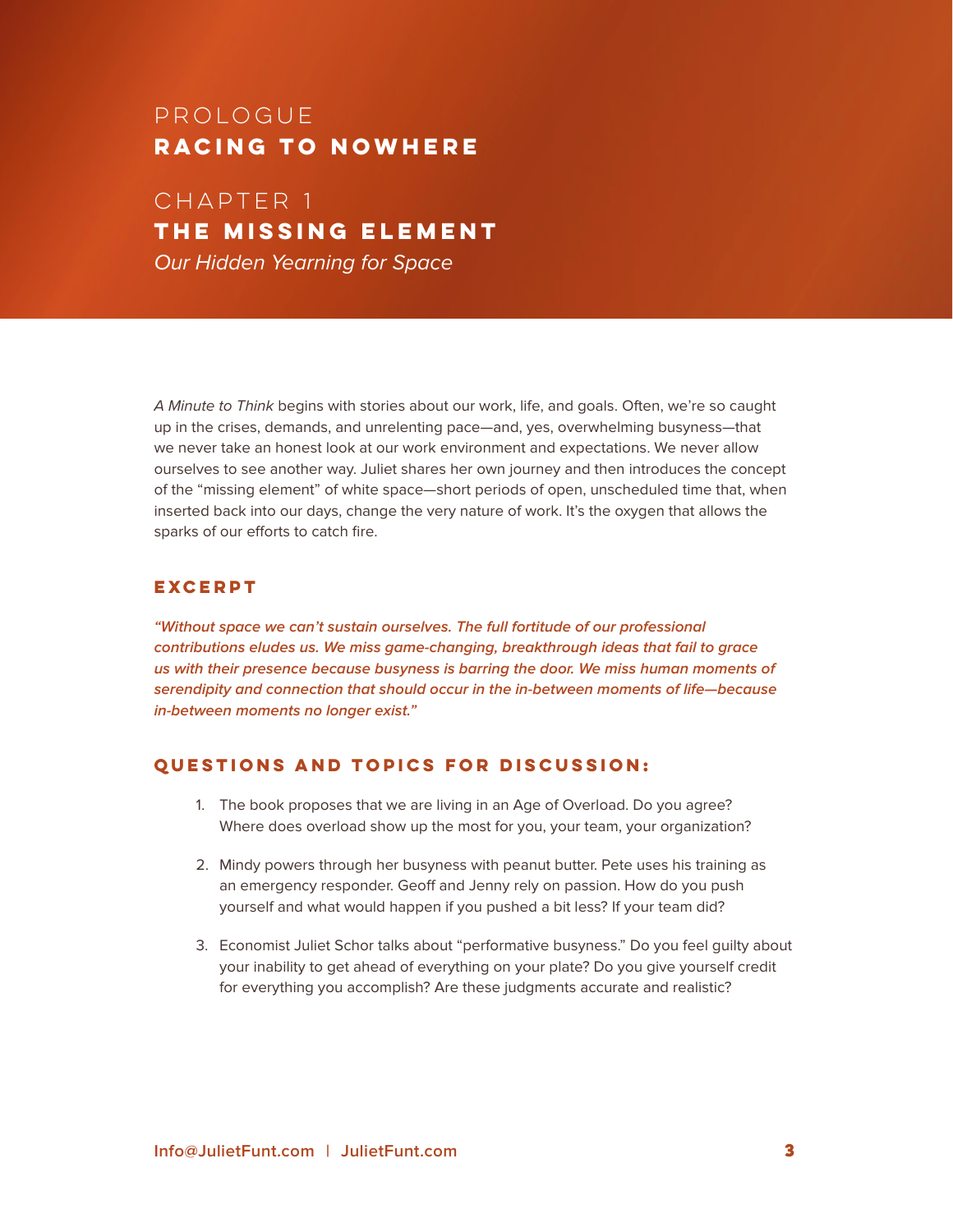## Chapter 2 **THE FALSE GOD OF BUSYNESS**  *Why Work Is So Much Work*

Chapter 2 gets to the heart of the risks and negative impacts we all face when there isn't a "minute to think." Juliet reports on the pervasive sense of burnout and overwhelm in our workplaces. She identifies three main factors that lead us to the overwork: insatiability, conformity, and waste. And she spells out the measurable, bottom line financial costs of heeding "the false god of busyness"—doing low-value tasks at the expense of our most important, creative, and revenue-generating work.

#### **Excerpt**

**"In my colleagues and clients I see folks trying to live out the quantity-focused values they've seen heralded as pride-worthy. They're dedicated and hardworking people committed to make a real contribution, and they believe their endless mountain climbing is necessary and right--that it will lead them to matter, and to be rewarded. Leaders heed the siren call of "more" as they shoot for growth and competitive advantage. And, of course, in the realm of gross revenue and profit, there is nothing we love more than more."** 

- 1. Which "benefits" or "perks" of overwork do you most believe in and seek out? Do you sometimes feel like you're in a competition—a pie-eating contest—to work more or harder?
- 2. Do you have a big "pet peeve" about busywork and waste?
- 3. Does your company have an unwritten "policy" or culture about overwork—or rest and time off—and does it align with your values? Where is it helping you or getting in your way?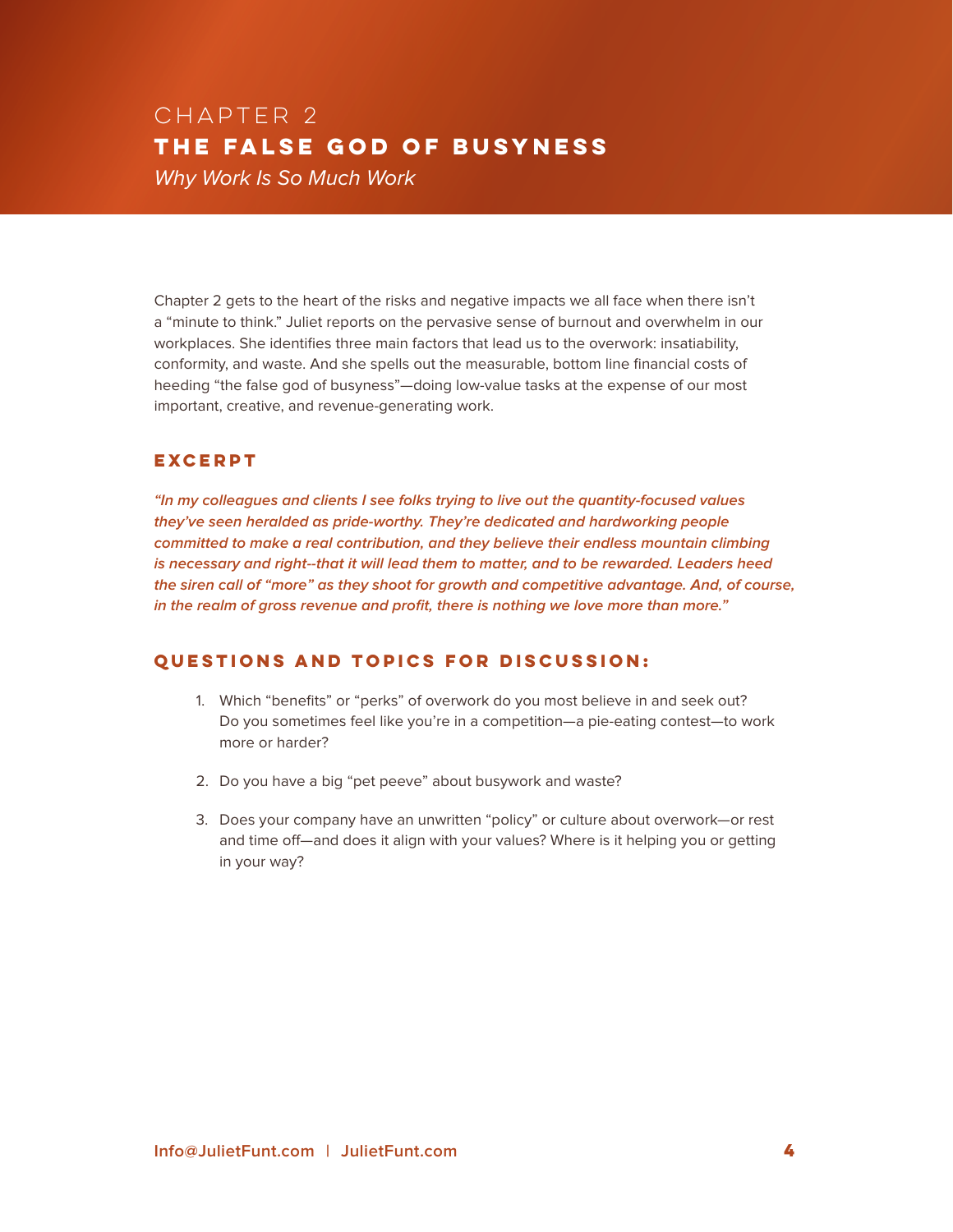## Chapter 3 **THE STRATEGIC PAUSE** *Making Space a Daily Reality*

Science confirms it. Pauses are good for performance. Resting our attention enhances our energy and problem solving. Some organizations have instituted formal pondering time with billion-dollar results from 3M's inventions of masking tape and Post-its to Google AdSense. In our own spheres, we can use strategic pauses in our day to recuperate, reduce, reflect, and construct.

#### **EXCERPT**

**"The Wedge is a small portion of white space inserted between two activities. Between beginning work and checking email, we take a wedge of white space to plan our morning. Between receiving an unnecessary meeting invite and accepting it without thinking, we take a moment to realize we're not needed and craft a cordial decline. Between responding to feedback that makes us feel defensive, we take a moment to reconnect with our commitment to growth and then calmly ask for more detail. The Wedge stops us in any moment of life when taking the next action mindlessly would be a mistake."**

- 1. Take a "sip" of white space right now and let yourself pause. … After 1 minute, come back and share your experiences.
- 2. Can you think of an experience where slowing down and pausing made you and your work better? What made that possible—Your mindset? Your environment? A particular boss?
- 3. Is there someone you admire who seems to naturally "make space" in their day? How does it impact the way they work?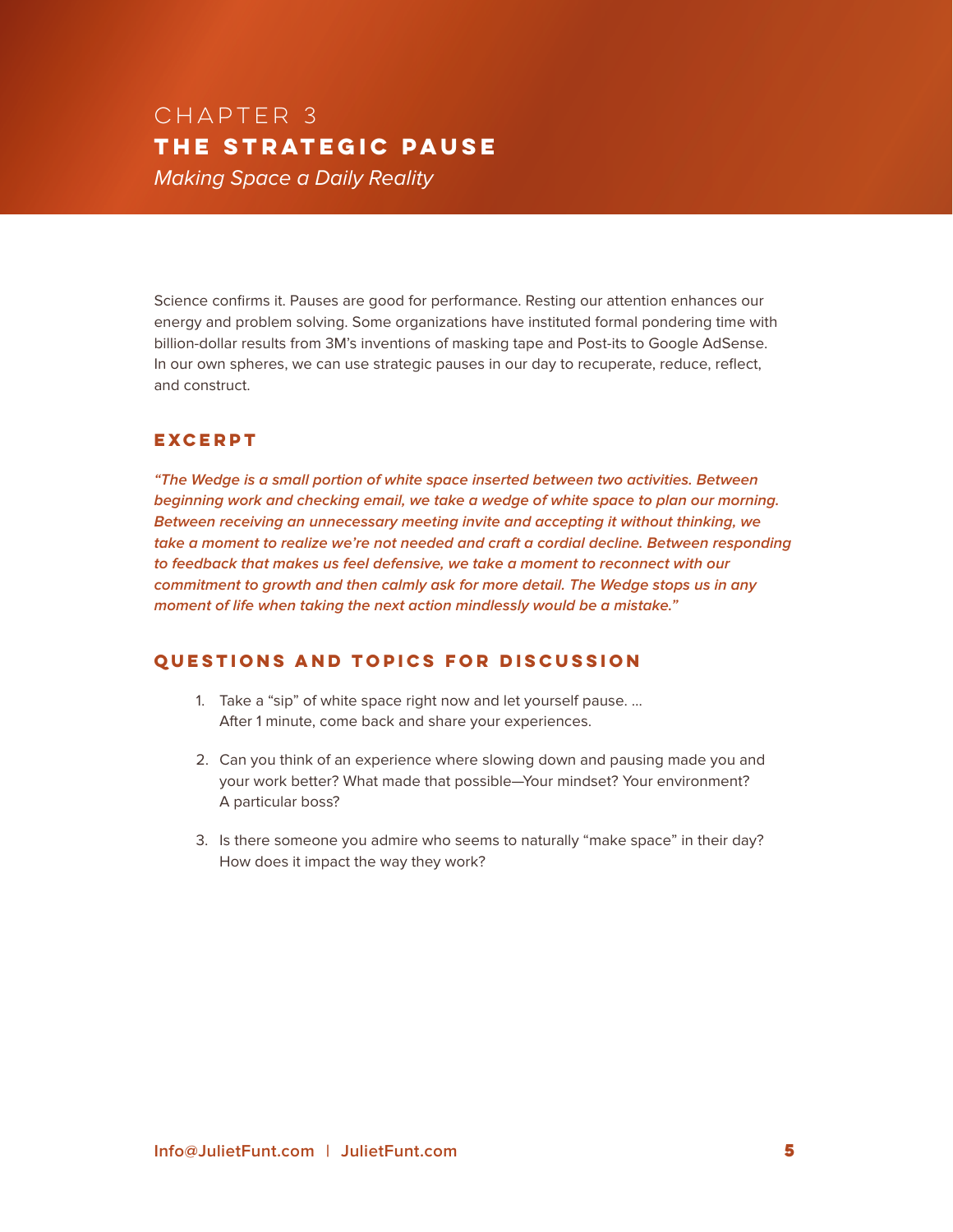## Chapter 4 **THE THIEVES OF TIME** *Identifying the Forces Against Us*

With firmness and a large dose of humbleness, Juliet shows how our greatest strengths can become our biggest liabilities. We are propelled by our Drive (turning to Overdrive); Excellence (turning to Perfectionism); Information (turning to Overload); and Activity (turning to Frenzy). All wonderful and necessary qualities when they are right-sized. But until we see how the Thieves of Time work against us, we can't free ourselves from their downsides.

#### **Excerpt:**

**"The thieves keep us constantly tipsy on their thin rewards and rob us of the ability to pause. They make us whiz by freeway exits that could lead to meaningful work and creative insights. The thieves mute our receptivity to the world. When our heads are down, sweating and serving these artificial bosses, we're less open to both great ideas and the subtle interpersonal cues from those around us."**

- 1. Can you identify your primary thief? What about your teammates'? Do you have any ahas! When you think about the thieves that motivate you?
- 2. Would your partner, best friend, or boss agree with the primary thief you've identified? How does your primary thief show up for them?
- 3. Is there a primary thief that motivates your team and how you work together?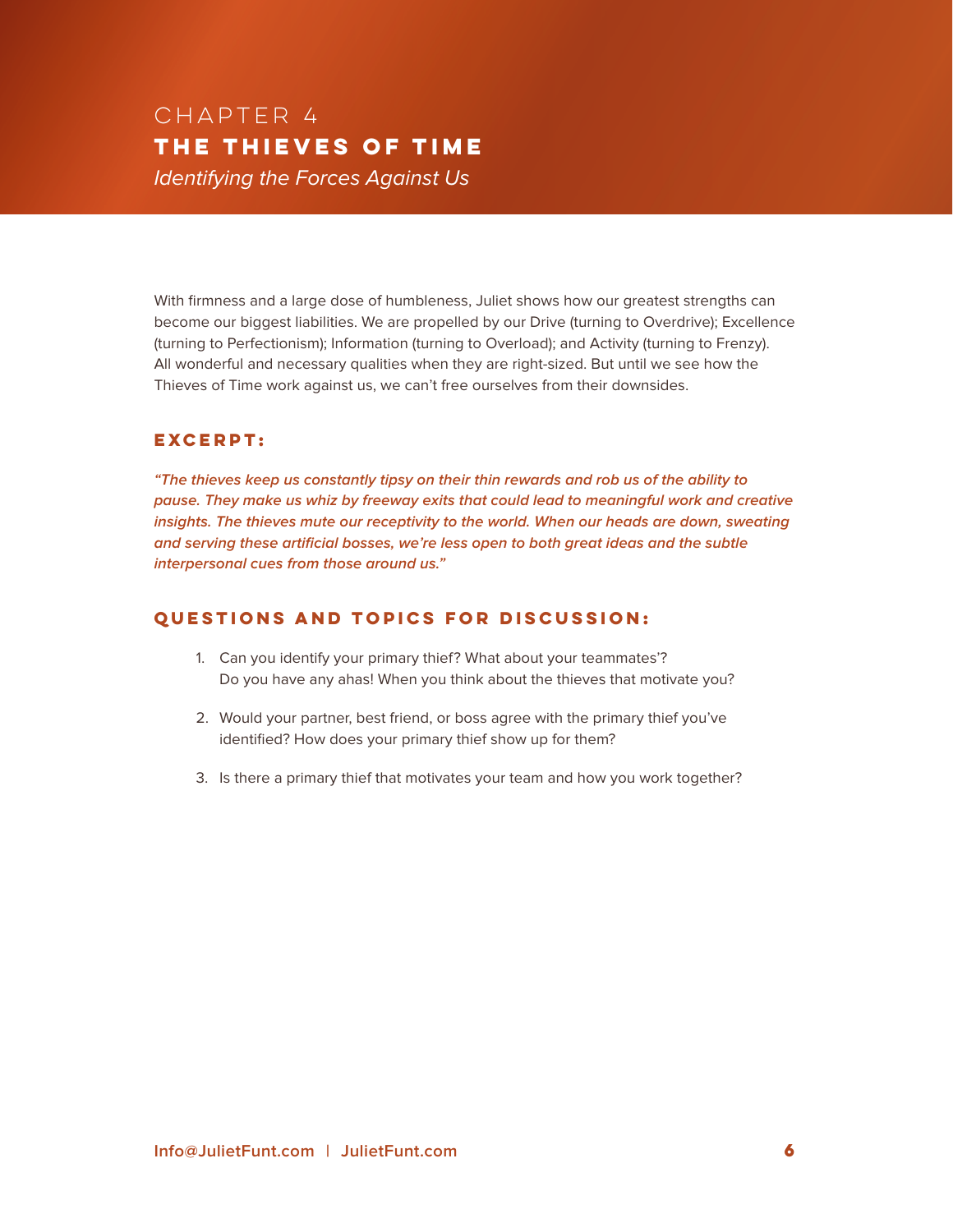## Chapter 5 **THE SIMPLIFICATION QUESTIONS** *Reclaiming the Best by Removing the Rest*

The turning point in taming our thieves comes when we stop trying to do more—more Drive, more Excellence, more Information, more Activity. The key concept is this: When value replaces quantity in our goals, we unleash our potential. In practical terms, this means de-crapifying our day and using the four Simplification Questions to rid ourselves of the unnecessary.

#### **Excerpt:**

**"A Reductive Mindset is a way of seeing the world where ridding yourself of the unnecessary becomes second nature. It's a celebration of the elegant, expansive feeling of "less"—less complexity, less on our to-do lists, less waste, less interrupting, less unnecessary touch points and meetings. How did Michelangelo sculpt the David from a shapeless block of marble? He took a big hunk of stone and removed every piece that was not David."**

- 1. If you think about what's on your plate, how could the four questions help you and your colleagues reduce? (Is there anything I can let go of? Where is "good enough," good enough? What do I truly need to know? What deserves my attention?)
- 2. Have you had a boss who gave you the message that you should ease up or doubledown on your efforts? What voices are still in your head?
- 3. Do you think Tuna changes (big ones) or a Krill changes (micro ones) are better? Why? Can you begin to envision making some changes in your daily workflow?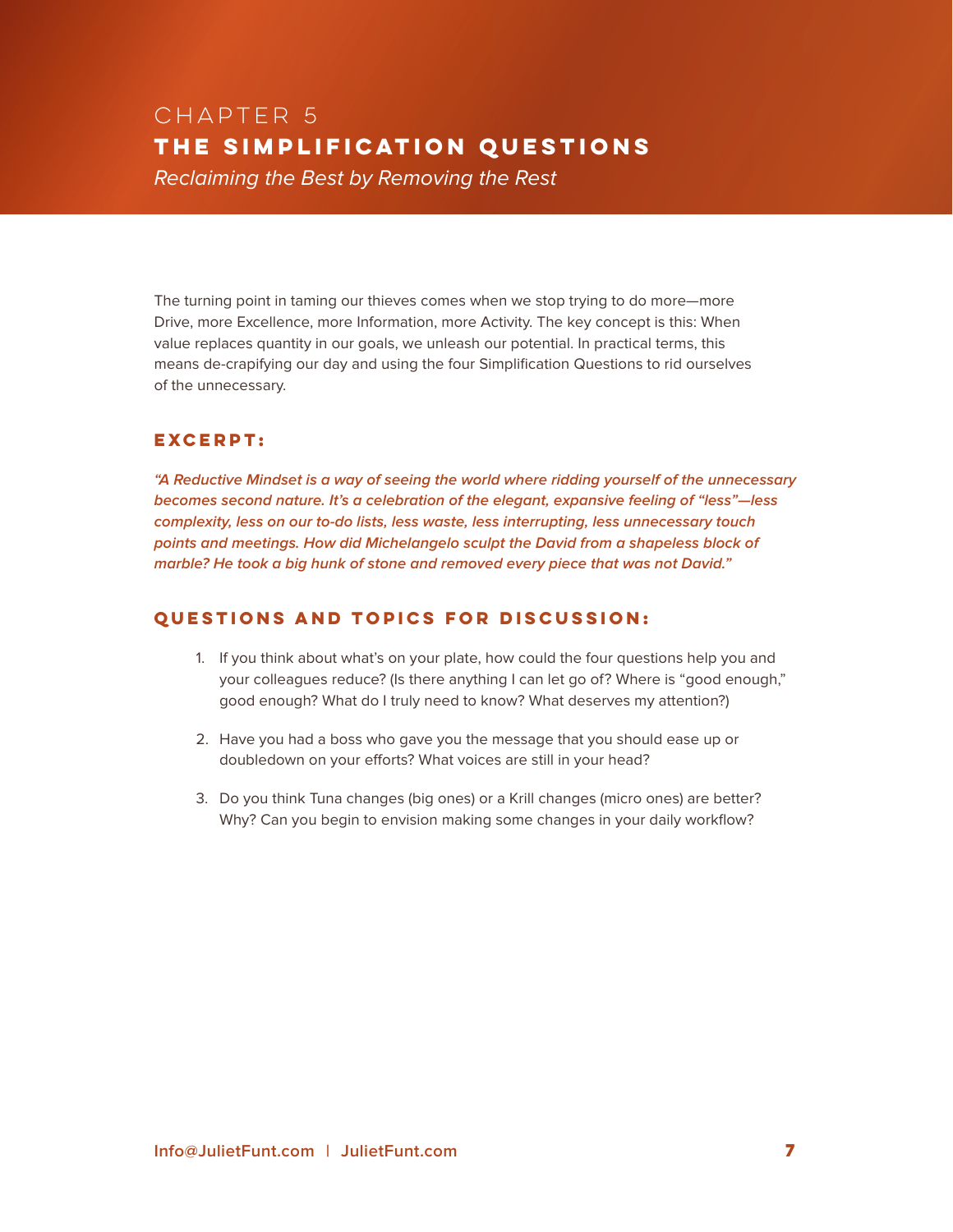## Chapter 6 **HALLUCINATED URGENCY** *Unhooking from the Culture of Now*

As the book explains, all of our efforts to pause and create white space will disappoint us until we learn to unhook from the Culture of Now. The vast majority of the fire drills and insane deadlines we face at work are not true emergencies. They're the product of Hallucinated Urgency, "the altered mental state where the time-sensitivity of tasks is flattened and everyone is in a permanent state of fight or flight." When we calibrate urgency, space will appear—space for thoughtfulness and deliberateness.

#### **Excerpt:**

**"Hallucinated urgency causes us to constantly and thoughtlessly interrupt our colleagues. Under pressure, we value our own burning needs more than the time we steal from others. But our theft is short sighted. We ignore a karmic truth that what goes around comes around. Our interrupting makes the behavior more expected and accepted, and therefore causes interruptions to come right back around to us."**

- 1. Juliet tells the story of the nurses she worked with and how they found small moments to pause and clear their minds. How does their example inspire you?
- 2. What "benefits" can you imagine from taming your urgency? How might this also affect your team and colleagues?
- 3. What time off can you commit to right now—an afternoon, day, weekend, or week off?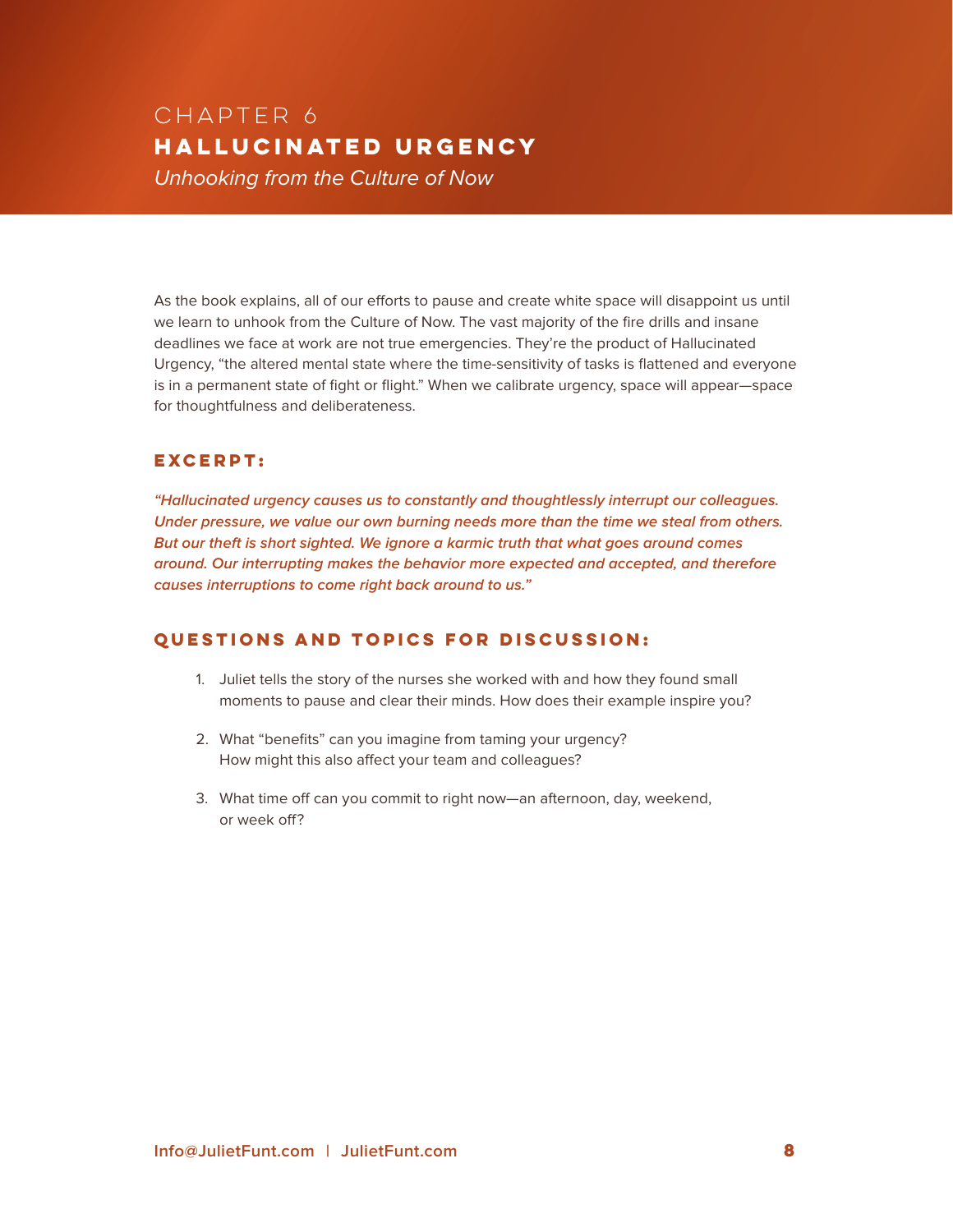## Chapter 7 **THE TOOL THAT TURNED ON US** *Defeating the Email Beast*

At any moment we can gain "a minute to think" by doing one of these four things: 1) Take a pause. 2) Look for a thief. 3) Ask a question. 4) Verify urgency. Yet with email, we may feel helpless in the face of its power over us. We look at it first thing in the morning and the last thing at night. Our compulsion is fueled by the very addictiveness of our devices. With new tools and habits that encourage us to pause and reduce our time with our email, we can find a better way.

#### **Excerpt:**

**"Apart from compulsive tendencies, our urges to check email frequently are amplified by social conformity (everyone around us does it), anticipation (the unwrapped surprise of every good and bad email), and avoidance (resistance to deeper, harder, quiet work). This is a big one. In complex work we are tested, we are vulnerable, and we often are lonely while doing it."** 

- 1. Are you addicted to your email, devices, or communication apps? How does this show up in your work and life?
- 2. The chapter introduces the concept of the email color spectrum (Technicolor to pastel to black and white)? Have you tried to shift your email setting? What changes?
- 3. Are you guilty of sending emails that are too long, too unclear, or too frequent? What might you (and your team) work on?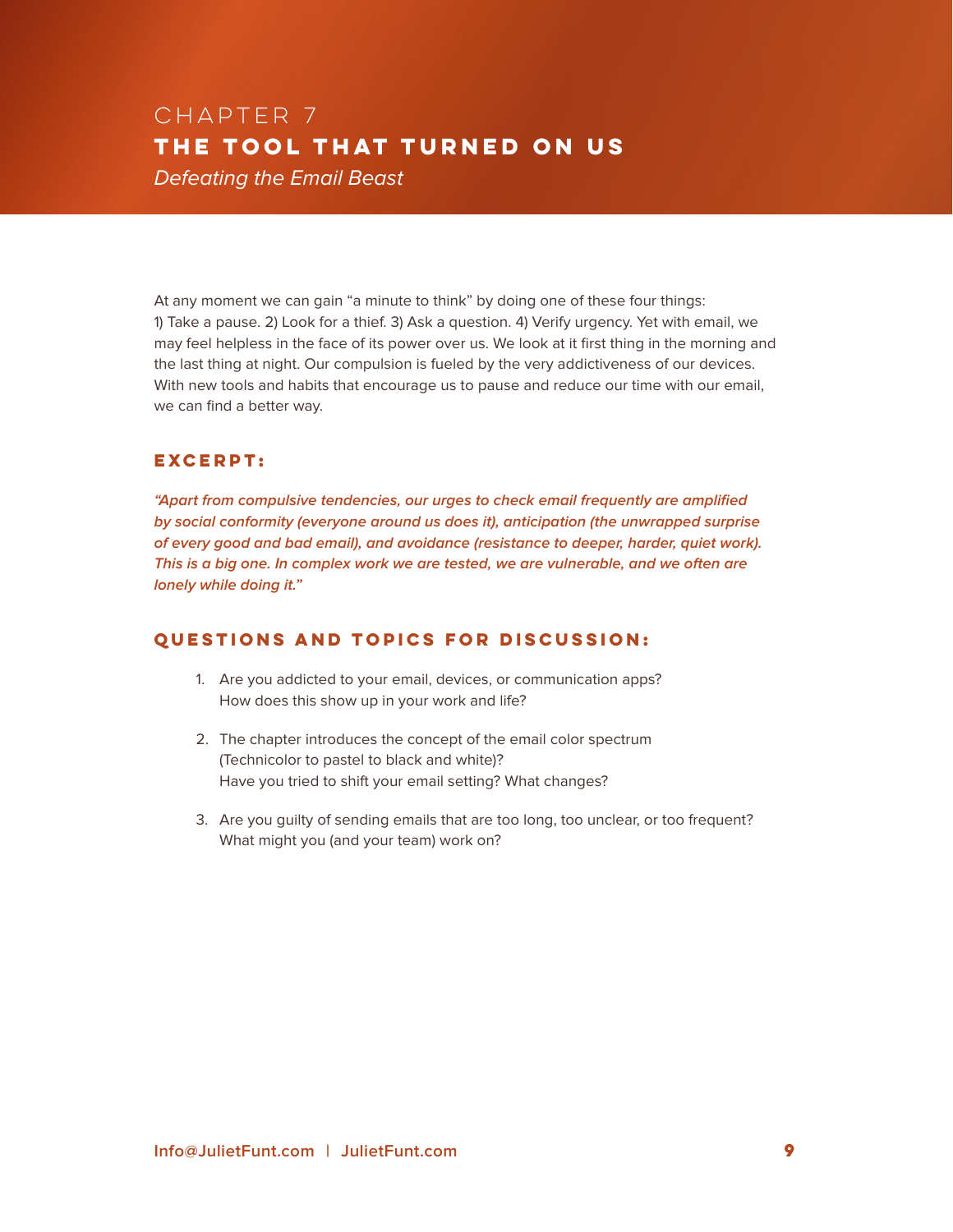## Chapter 8 **HOW THE BEST TEAMS TALK** *Elevating Our Communication'*

We're all taught the lesson to "think before we speak" but it is very hard to do. The strategic pause allows us to control our impulses and choose what we really want to say. In the role of listener, thoughtfulness helps us check what we hear against the intention of what is meant. And when we take a few minutes to plan how, what, and where we're going to communicate, we elevate our effectiveness, clarity, and connection.

#### **Excerpt:**

**"No" is a powerful word and it has many counterparts of similar capacity. "I want," "I need," "I'd prefer," and many others. Language is the realm in which our personal goals are made real and our interpersonal issues are either solved or worsened. Talking to each other skillfully and bravely fixes so much. If you don't pause to plan your messages, consider the needs of another, or garner the bravery to say no, you'll never optimize your effectiveness. It's a marvelous circle of benefit. Strategic pauses allow us to communicate better and communicating better makes work easier, creating more time to pause."**

- 1. The chapter introduces 2D Vs. 3D Communication. Do you rely on one over the other? What gains could you make in time, efficiency, or effectiveness if you changed your practices?
- 2. Do you think of yourself as a Yes person or a No person? Could pausing help you make more considered responses? How would that support you and others?
- 3. Saying the things that are most important to us are often the hardest? Can you think of a conversation you've been avoiding? How might you feel if you had that conversation today?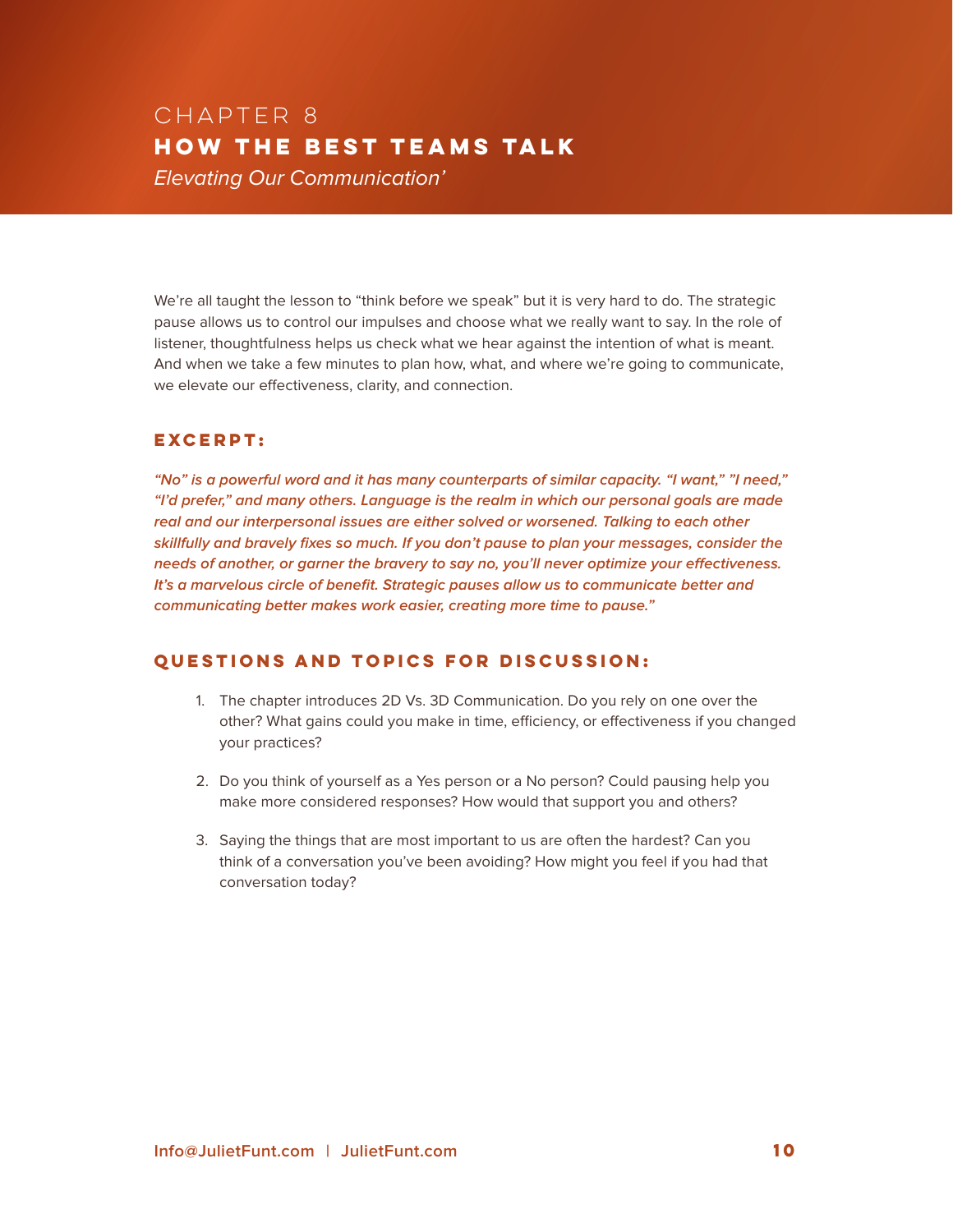## Chapter 9 **MEETINGS DONE BETTER** *Experiencing the Gains of Getting Together*

Meetings—everyone likes to complain about them. We dislike the waste, the inefficiency, the lack of decisions. On the other hand, they are a precious opportunity when done well. They lift us up, and when a meeting is a white space influenced one, there is plenty of time to think, reflect, and pause.

#### **Excerpt:**

**"Addressing a global energy group, I asked the audience to take a thoughtful wedge of white space and raise their hands to self-identify into descending categories of meeting waste. 'Who feels 50 percent of their meeting time is unnecessary?' Up went a chunk of hands. 'What about 40 percent? 30 percent? 20 percent?' At this point we'd seen everyone's hands raised, except for Carl, who ultimately raised his lone, confident hand in my very last category, reporting zero percent of his meetings were unnecessary. It didn't take long to find out that he was the person who called them all."**

- 1. In response to this chapter, do you have new ideas about the meetings in your organization? Which ones work best? Which are the most frustrating?
- 2. Have you experienced the feeling of Shouldn't Be Here (SBH)? What might it look like to reduce waste in your meetings?
- 3. Thinking of Katy and her meetings with the Dalai Lama, imagine yourself taking a strategic pause before your next meeting and then some "hall time" after. How would you show up differently?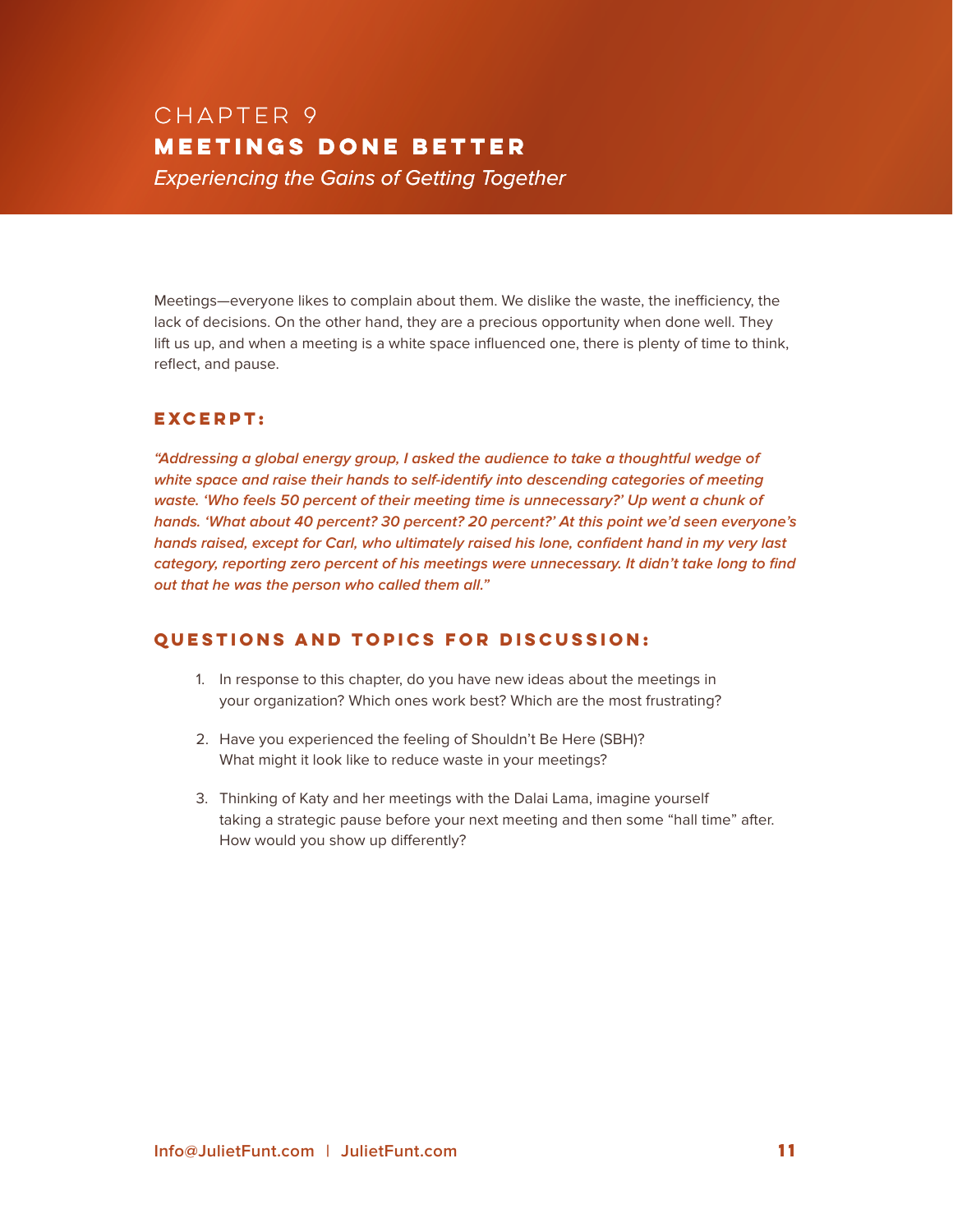## Chapter 10 **THE WHITE SPACE TEAM** *Creating New Norms Together*

*A Minute to Think* presents a new set of principles and tools to escape the beliefs of our culture of insatiability—that we can never do enough and that more is better. But even when we desire and buy into a change, shifts in our own habits, and especially the larger organization, can be frustrating and inconsistent—and it takes patience.

#### **Excerpt:**

**"Norms help us make sense of one of the foggiest words at work—culture. It's not that complicated. If you take all the norms that exist, and put them together, that's your culture. Norms around communication, urgency, waste, time off, meetings, email, and thoughtfulness. Each area contains norms. Sew them together and you've made a quilt of culture. Creating new norms is a process that can happen by accident, but now we can also happen on purpose."**

- 1. The thesis of *A Minute to Think* is that thoughtfulness and pausing can lead to our best work. Has the case been made? Have you changed your thinking?
- 2. Do you speak the language of Finance Folks, People People, or Idea Lovers when you imagine the biggest benefit of white space? What might be one measure of success for you?
- 3. The book talks about the difference between "fixing the car" (us) and "repairing the road (the company environment and processes)." What practices can you see doing on your own versus collectively with your small team or larger organization?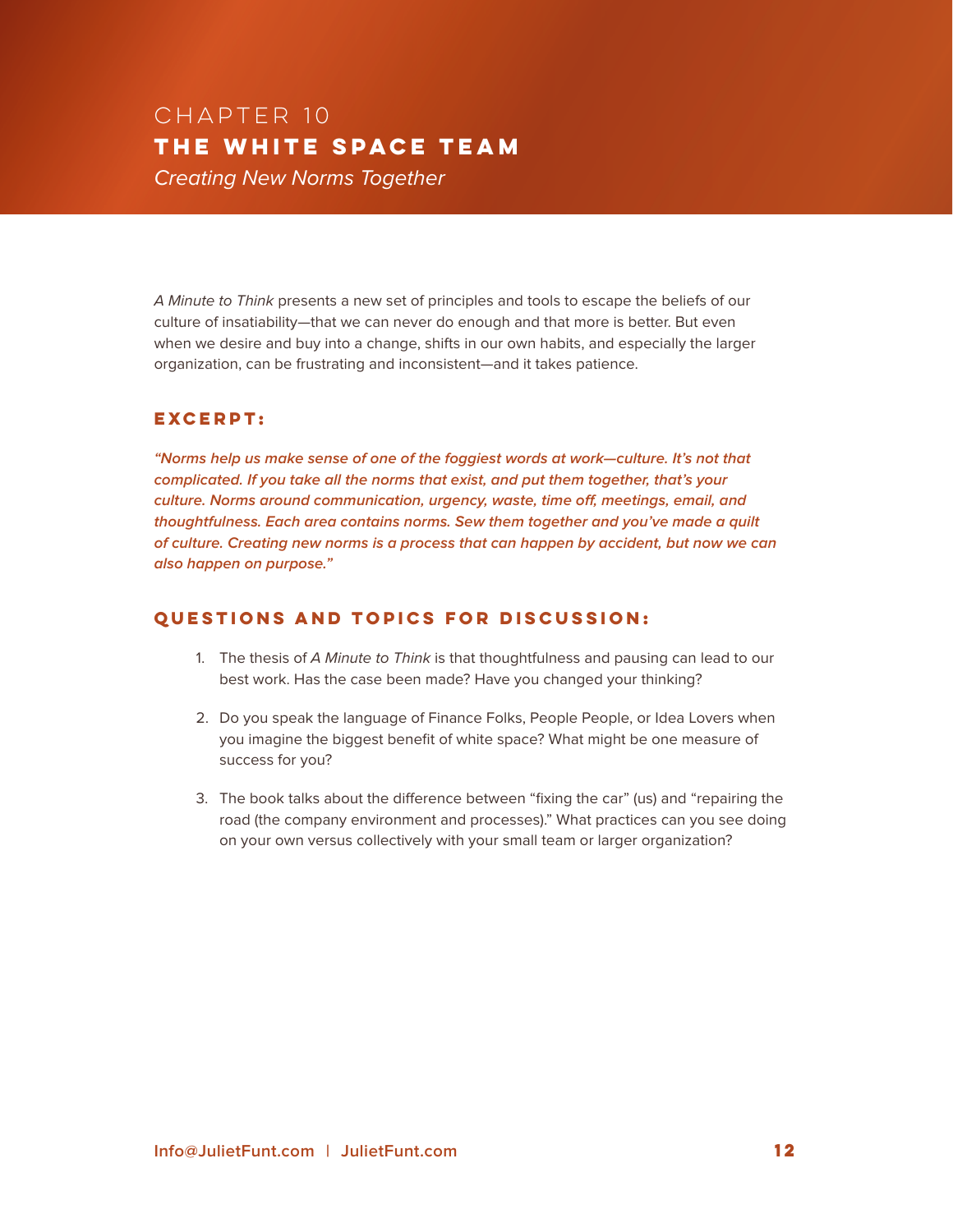## Chapter 11 **LIFE BEYOND WORK** *Don't Miss the Ride*

## epilogue **Under the Limestone Mountain**

The challenges we face in our work life carry over to our home life–and so does the need for thoughtfulness. The Age of Overload shows up in our busy, overbooked schedules, high expectations, and the pressures to do more. The missing element of oxygen, when brought home, gives us time in which we can record the tiny, visceral, magnificent details of living. It also a missing element in

#### **Excerpt:**

**"The missing element of oxygen, when brought home, gives us time in which we can record the tiny, visceral, magnificent details of living. The shower after a sweaty workout, a belly laugh with a friend, the warmth of fine whiskey, rain on the roof, or a tight and lasting hug. Your white space etches these blessings in memory and helps you relish them. Busy can make you miss it all. Busy keeps you paddling along the surface of the water instead of diving down to see the parrot fish and the fan coral."**

- 1. Do you identify with the impact of cultural norms around busyness in your personal and family life? Do you have white space—time with no assignment—in your home life? What do those moments feel like?
- 2. If you have children, are there new goals or practices you might implement in your role as a parent?
- 3. Is there a personal or career story you'd like to write for the coming year or even decade? Let yourself dream a bit.